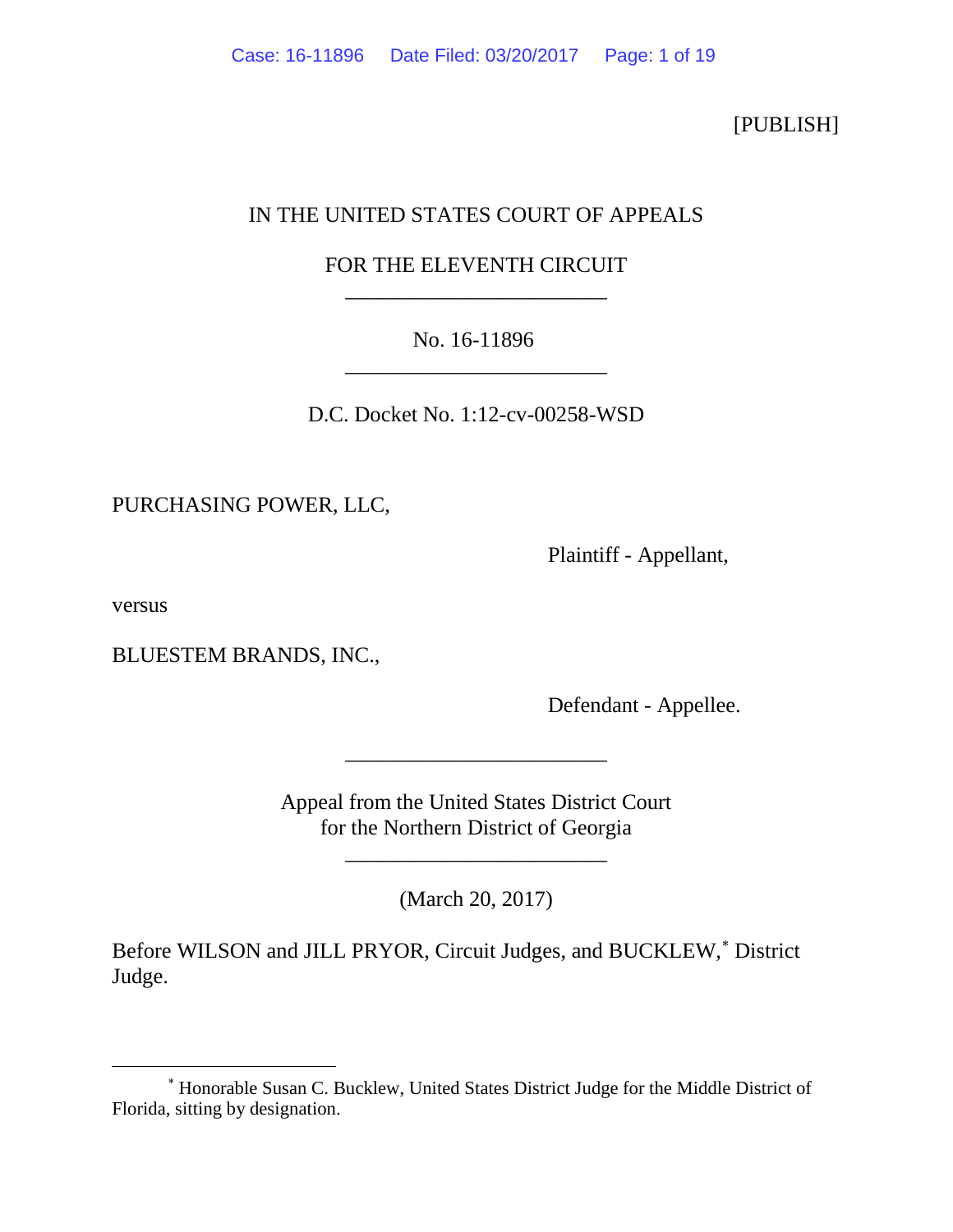WILSON, Circuit Judge:

This case demonstrates the difficulty of applying established diversity jurisdiction principles to 21st-century business organizations. When determining citizenship of the parties for diversity jurisdiction purposes, a limited liability company (LLC) is a citizen of every state that any member is a citizen of. And it is common for an LLC to be a member of another LLC. Consequently, citizenship of LLCs often ends up looking like a factor tree that exponentially expands every time a member turns out to be another LLC, thereby restarting the process of identifying the members of that LLC. The simplest misstep has the potential to derail years of litigation and result in a massive financial sanction, as happened here. It is in everyone's best interest, both the litigants' and the courts', to verify that diversity jurisdiction exists before proceeding with the case. Everyone involved in this case trusted that diversity jurisdiction existed, but no one verified it. The law firms involved trusted their clients. The clients trusted their lawyers. The law firms trusted each other, and the district court trusted them. But there was no verification.

## **I. FACTS**

This case began when Purchasing Power LLC (Purchasing Power), represented by the law firm Burr & Forman (B&F), sued Bluestem Brands Inc.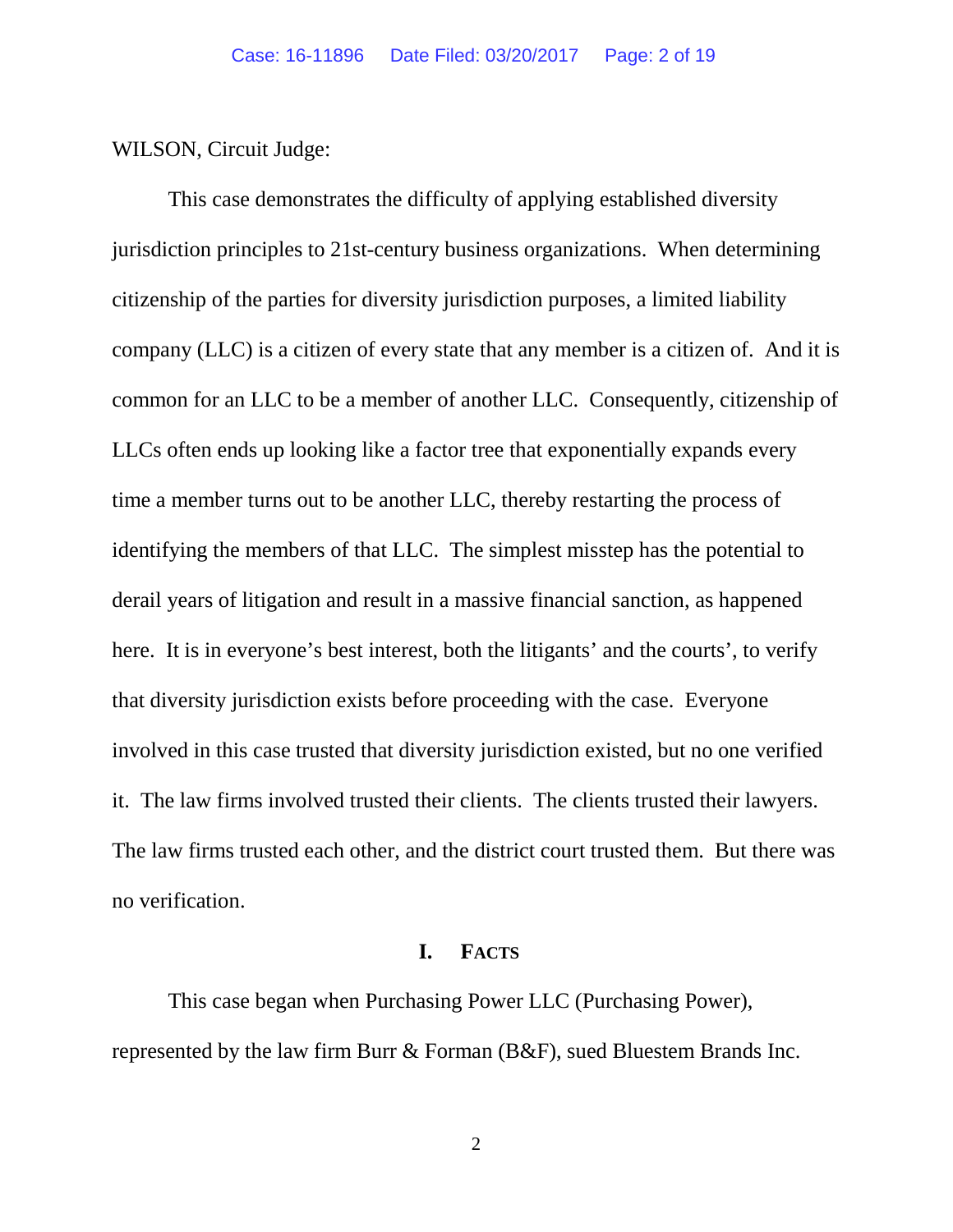(Bluestem) in Georgia state court in December  $2011$  $2011$  $2011$ .<sup>1</sup> Bluestem, a citizen of Minnesota and Delaware, sought to remove the case to federal court based on diversity jurisdiction. Counsel for Bluestem, Randall Kahnke, emailed counsel for Purchasing Power, Joe Letzer, to determine the citizenship of Purchasing Power for diversity purposes.

The citizenship of an LLC is the citizenship of each member. Purchasing Power has one member—Purchasing Power Holdings LLC (Holdings). Holdings' members were individual residents of Georgia and three LLCs—(1) Rockbridge Growth Equity LLC (Rockbridge), (2) Falcon Investment Advisors LLC (Falcon), (3) and Stephens-Purchasing Power LLC (Stephens). To determine the citizenship of Purchasing Power, one would need to know the citizenship of the members of LLCs thrice removed (Purchasing Power  $\rightarrow$  Holdings  $\rightarrow$ Rockbridge/Falcon/Stephens). Letzer and other B&F attorneys instructed the officers of Purchasing Power that they needed to know the residences of the LLC members<sup>[2](#page-2-1)</sup> to respond to Kahnke's request. Letzer was aware that Bluestem was a citizen of Minnesota and Delaware. After receiving several guarantees from Richard Carrano—the CEO, President, and Corporate Secretary of Purchasing

<span id="page-2-0"></span> <sup>1</sup> Purchasing Power and Bluestem compete in the business of "payroll deduction" sales, or the sale of goods to employees by allowing deductions from employees' pay.

<span id="page-2-1"></span> $2^2$  A quick note on terminology, as terminology is critically important to understanding this case. "Holdings' members" refers to the members of Holdings (i.e., the nine individuals who were residents of Georgia and the three LLCs). "LLCs" refers to the three LLCs that were members of Holdings (i.e., Rockbridge, Stephens, and Falcon). "LLC members" refers to the members of those LLCs (i.e., the members of Rockbridge, Stephens, and Falcon).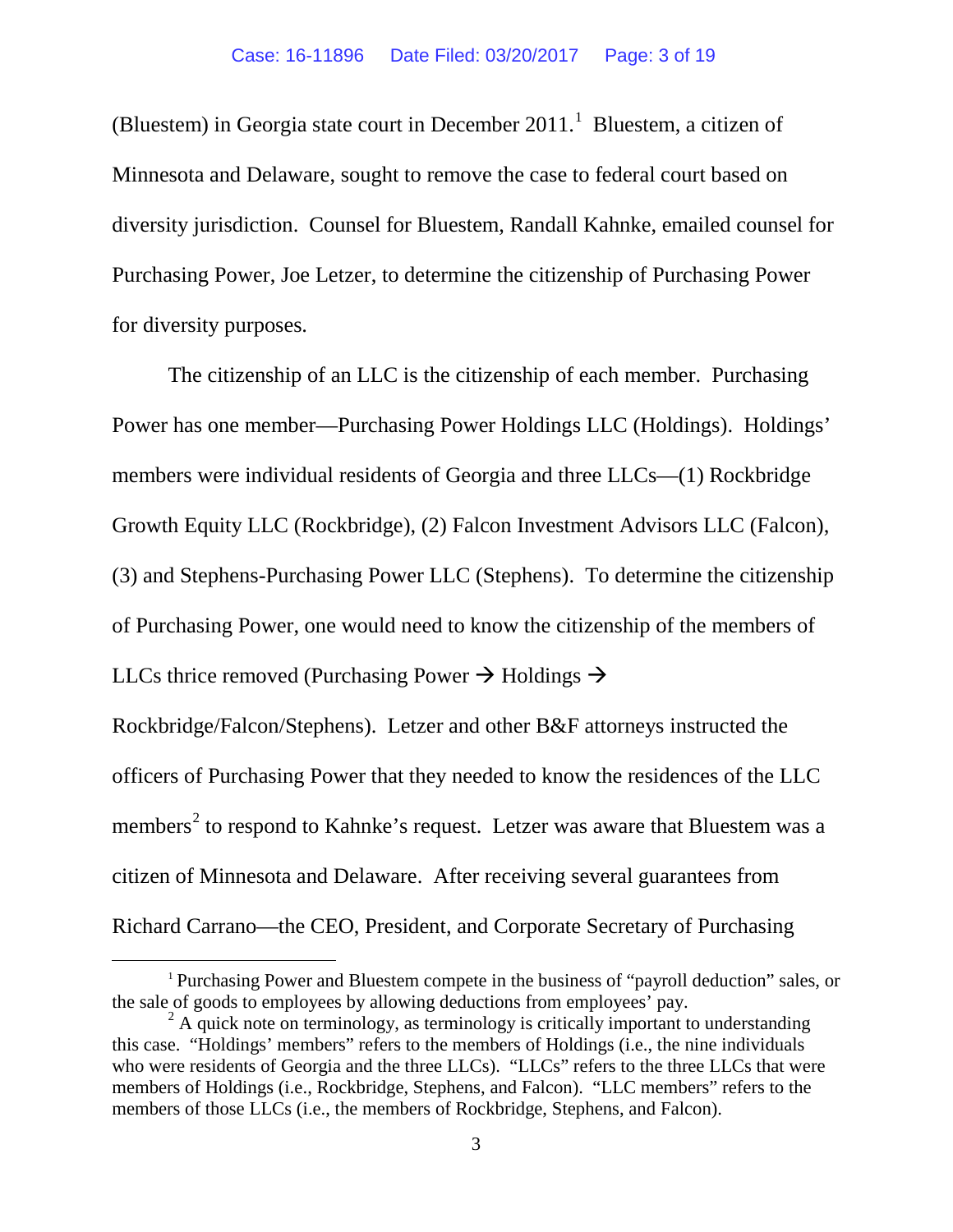Power—that none of the LLC members were from Minnesota or Delaware, Letzer responded to Kahnke in an email: "[W]e are informed by our client that none of the members of the LLC are resident citizens of either the states of Minnesota or Delaware. We trust this gives you the essential information you requested to assess removability on diversity grounds." Kahnke attached this email to Bluestem's removal petition filed on January 25, 2012, as the only evidence that complete diversity existed.

On August 3, 2012, Bluestem served written discovery requests on Purchasing Power, which included two requests for production of documents relating to the identity, residency, and citizenship of Holdings' members (Request 41) and of the LLC members (Request 42). B&F stated that it would comply with Request 41 but asked for a confidentiality agreement first. B&F objected to Request 42 because Purchasing Power did not have the requested information in its care, custody, or control; Purchasing Power either did not know who the LLC members were or could not compel the LLC members to turn over the information. Also, B&F did not believe the information was relevant because jurisdiction had already been established and would be supported by the documents in Request 41. On November 12, 2012, Bluestem's counsel sent a letter to B&F stating that Request 42 was relevant because it related to jurisdiction. On November 19, 2012, B&F responded that (1) it could not obtain some of the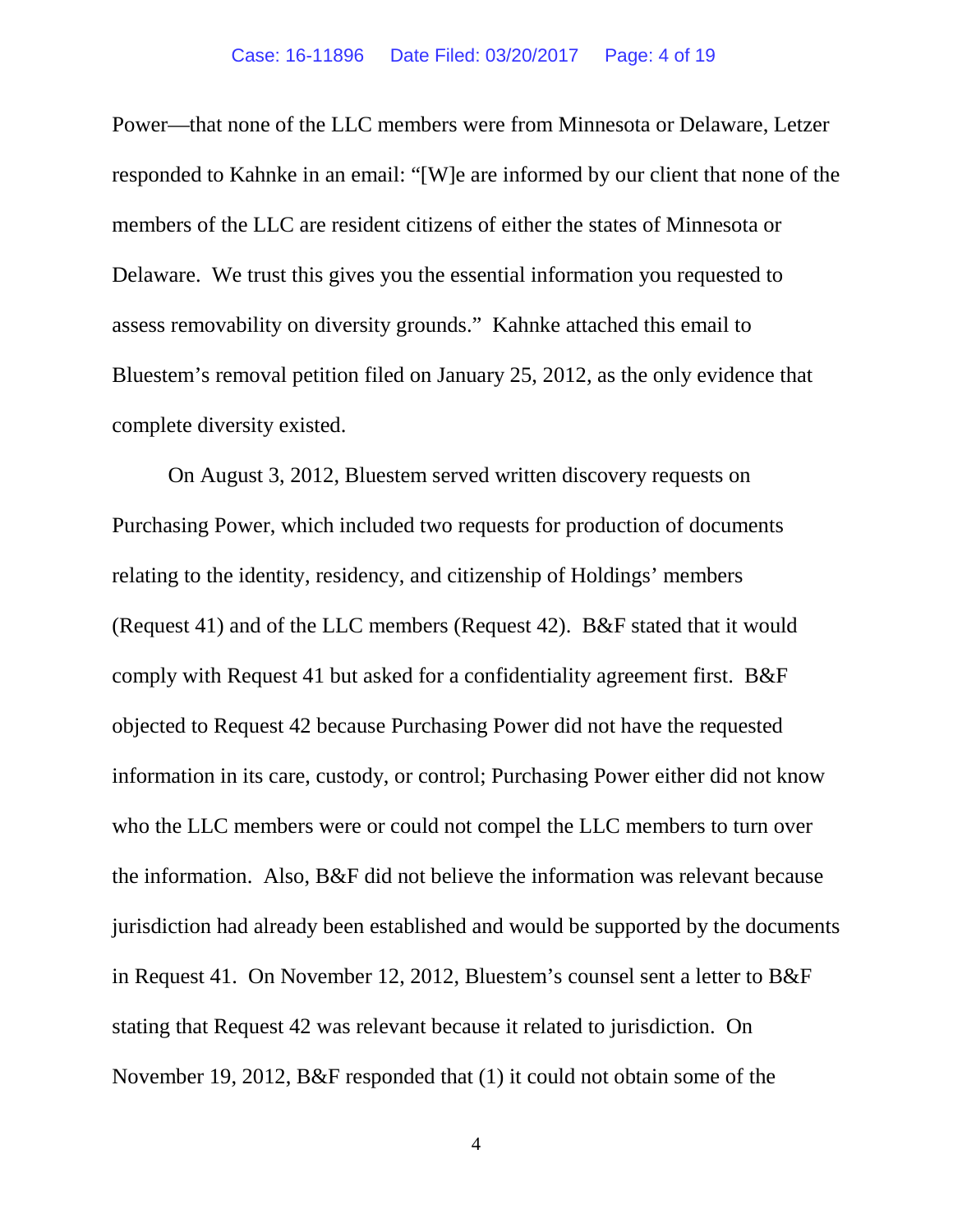information demanded in Request 42 (the identity of the LLC members) and (2) the information was irrelevant because Letzer's email was sufficient for "determining subject matter jurisdiction in this case."

Following the November 19 response, neither Bluestem, nor B&F, nor the district court took additional steps to verify that subject matter jurisdiction existed. On May 19, 2014, the district court granted summary judgment in favor of Bluestem on all claims. On appeal, we noted that the pleadings did not sufficiently allege Purchasing Power's citizenship. This started an inquiry, more than two years after removal, that led to the realization that there was no diversity jurisdiction.

What B&F failed to realize, and no one bothered to investigate, was that Falcon, one of the LLCs, did not own an interest in Holdings directly. Falcon's interest in Holdings was owned by a corporation that Falcon had set up for tax purposes. Hence, instead of the ownership flow chart being Falcon LLC  $\rightarrow$ Holdings  $\rightarrow$  Purchasing Power, it was Falcon LLC  $\rightarrow$  Falcon Inc.  $\rightarrow$  Holdings  $\rightarrow$ Purchasing Power. The relevant party for Purchasing Power's diversity citizenship was Falcon Inc., the corporation that owned the interest in Holdings. Falcon Inc. was incorporated in Delaware, of which Bluestem was a citizen, and destroyed diversity jurisdiction.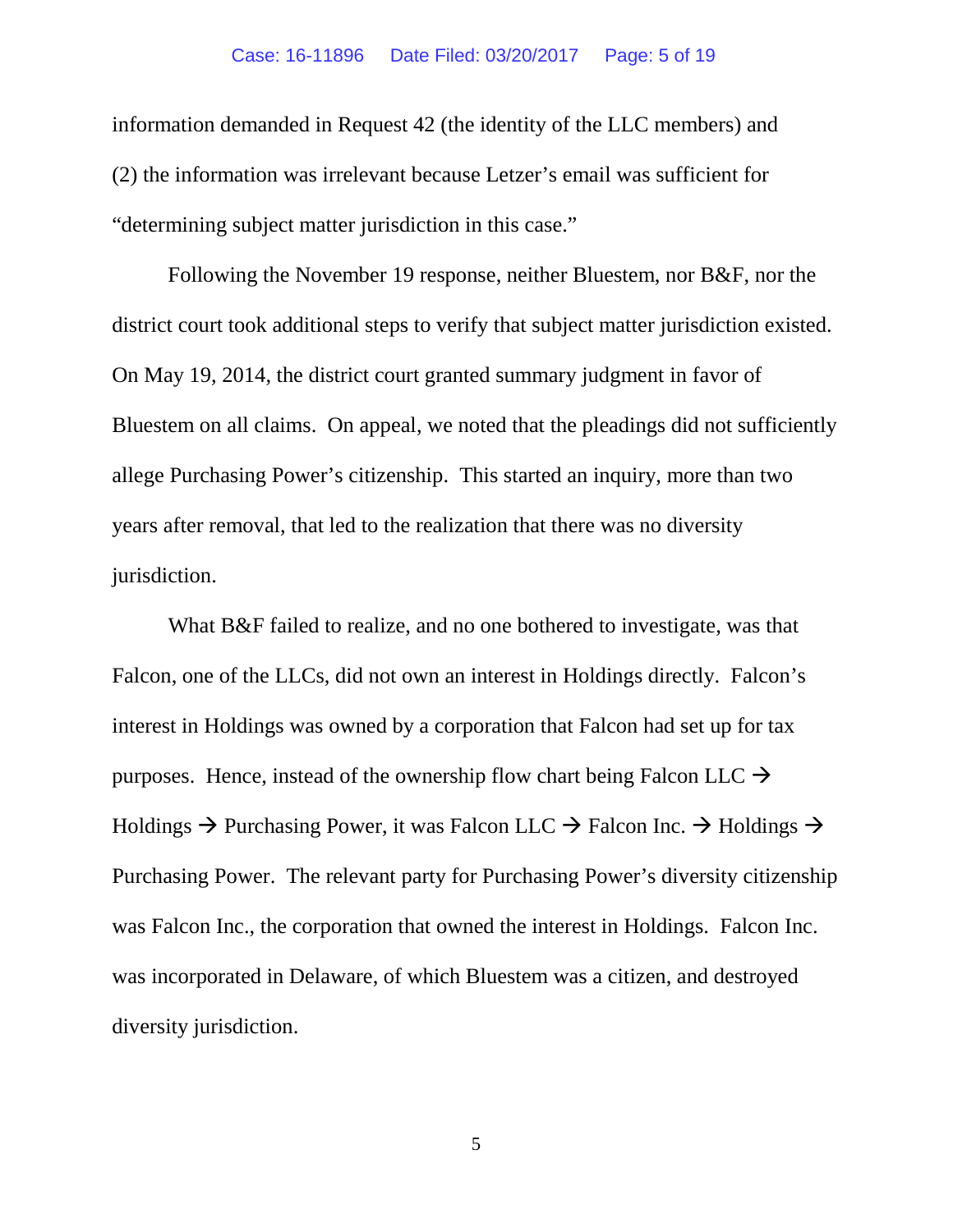After this realization, the district court sanctioned B&F under the court's inherent power and Rule  $26(g)(3)$  $26(g)(3)$  $26(g)(3)$  of the Federal Rules of Civil Procedure.<sup>3</sup> The district court found that B&F misrepresented to either the court or Bluestem on five occasions that diversity of citizenship existed—(1) in Letzer's email, (2) in the Joint Preliminary Report and Discovery Plan, (3) in the Amended Complaint, and  $(4–5)$  in proposed amended complaints. The district court found that the B&F lawyers "failed completely to perform their professional duties to the Parties and the Court in this matter" and ordered B&F to pay Bluestem \$582,385 in fees and costs.

B&F appeals the sanctions order. We reverse the district court's sanction.

## **II. STANDARD OF REVIEW**

We review sanctions orders for an abuse of discretion. *See Amlong &* 

*Amlong, P.A. v. Denny's, Inc.*, 500 F.3d 1230, 1237 (11th Cir. 2007). "An abuse

<span id="page-5-0"></span> $3$  The district court imposed the monetary sanction under its inherent power. The rest of this opinion will discuss the district court's application of its inherent power. The Rule 26 sanctions are overturned. Rule  $26(g)$  applies to "disclosure[s] under Rule  $26(a)(1)$  or  $(a)(3)$  and every discovery request, response, or objection." Fed. R. Civ. P. 26(g)(1). Although the district court does not clearly demarcate what conduct it sanctioned under its inherent power or under Rule 26(g), the only conduct that could be properly sanctioned under Rule 26(g) was B&F's objection to Request 42. But even that conduct cannot be sanctioned under Rule  $26(g)$ .

The district court found fault with B&F's objection because the purpose of the objection was "to avoid discovery of information [Purchasing Power] told [B&F] it did not want disclosed." This statement is a proper purpose of an objection and does not justify imposing Rule 26 sanctions in this instance. Further, the district court implied that B&F objected to the request despite knowing the "critical bearing" this information had on diversity jurisdiction. However, its objection was that Bluestem already had the necessary jurisdiction information and anything more was not relevant or not in Purchasing Power's control. Bluestem's silent response to B&F's objection signaled its agreement with that view.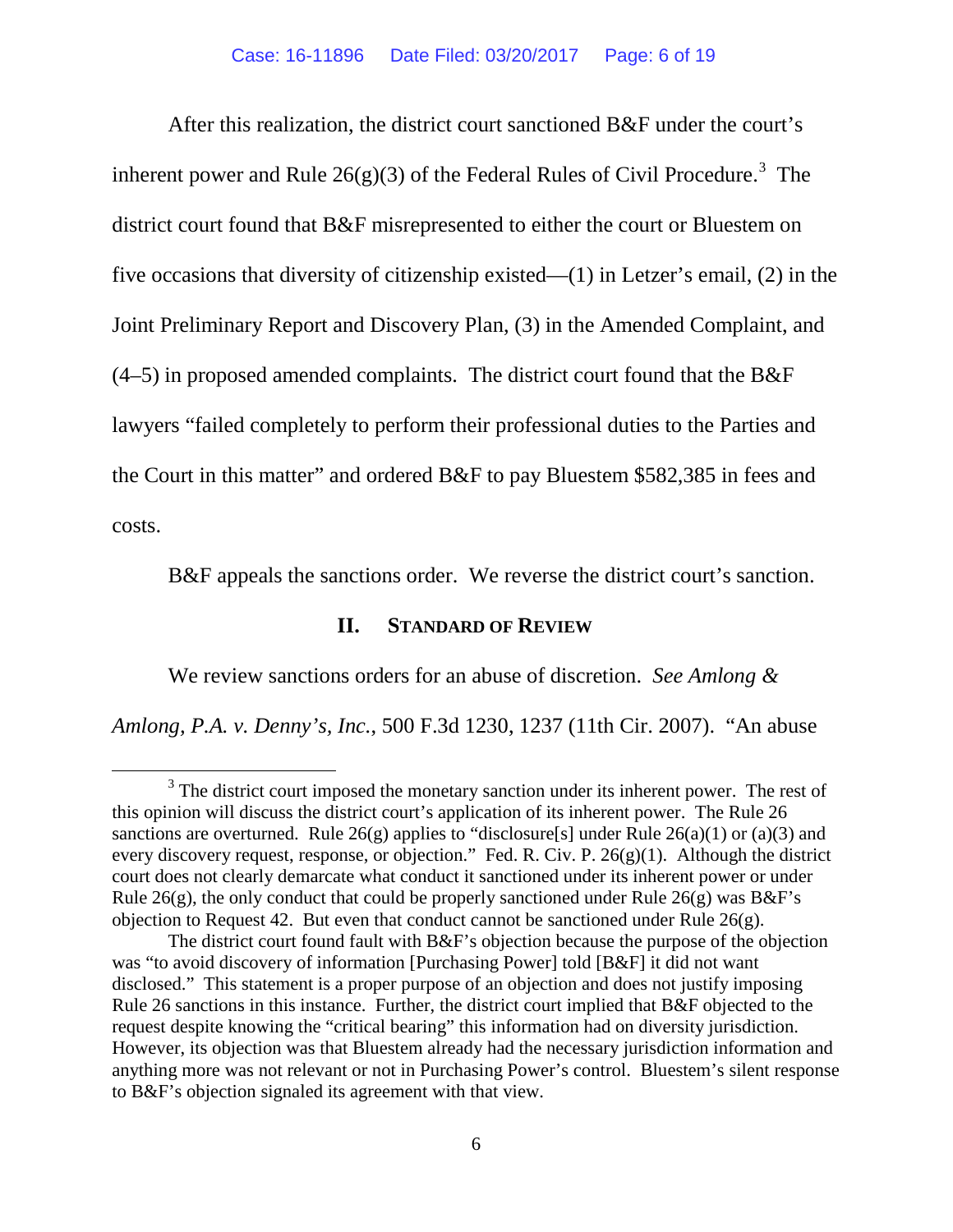of discretion occurs when the district court applies an incorrect legal standard, applies the law in an unreasonable or incorrect manner . . . or ignores or misunderstands the relevant evidence." *Sciarretta v. Lincoln Nat'l Life Ins.*, 778 F.3d 1205, 1212 (11th Cir. 2015) (internal quotation marks omitted).

#### **III. INHERENT POWER SANCTIONS**

Courts have the inherent power to police those appearing before them. *Chambers v. NASCO, Inc.*, 501 U.S. 32, 46, 111 S. Ct. 2123, 2133 (1991). A court's inherent power is "governed not by rule or statute but by the control necessarily vested in courts to manage their own affairs so as to achieve the orderly and expeditious disposition of cases." *Id.* at 43, 111 S. Ct. at 2132 (citing *Link v. Wabash R.R.*, 370 U.S. 626, 630–31, 82 S. Ct. 1386, 1389 (1962)). This power "must be exercised with restraint and discretion" and used "to fashion an appropriate sanction for conduct which abuses the judicial process." *Id.* at 44–45, 111 S. Ct. at 2132–33. A court may exercise this power "to sanction the willful disobedience of a court order, and to sanction a party who has acted in bad faith, vexatiously, wantonly, or for oppressive reasons." *Marx v. Gen. Revenue Corp.*, 568 U.S.\_\_\_, \_\_\_, 133 S. Ct. 1166, 1175 (2013) (citing *Chambers*, 501 U.S. at 45– 46, 111 S. Ct. at 2133–34). The dual purpose of this power is to vindicate judicial authority without resorting to a contempt of court sanction and to make the prevailing party whole. *See Chambers*, 501 U.S. at 46, 111 S. Ct. at 2133*.* The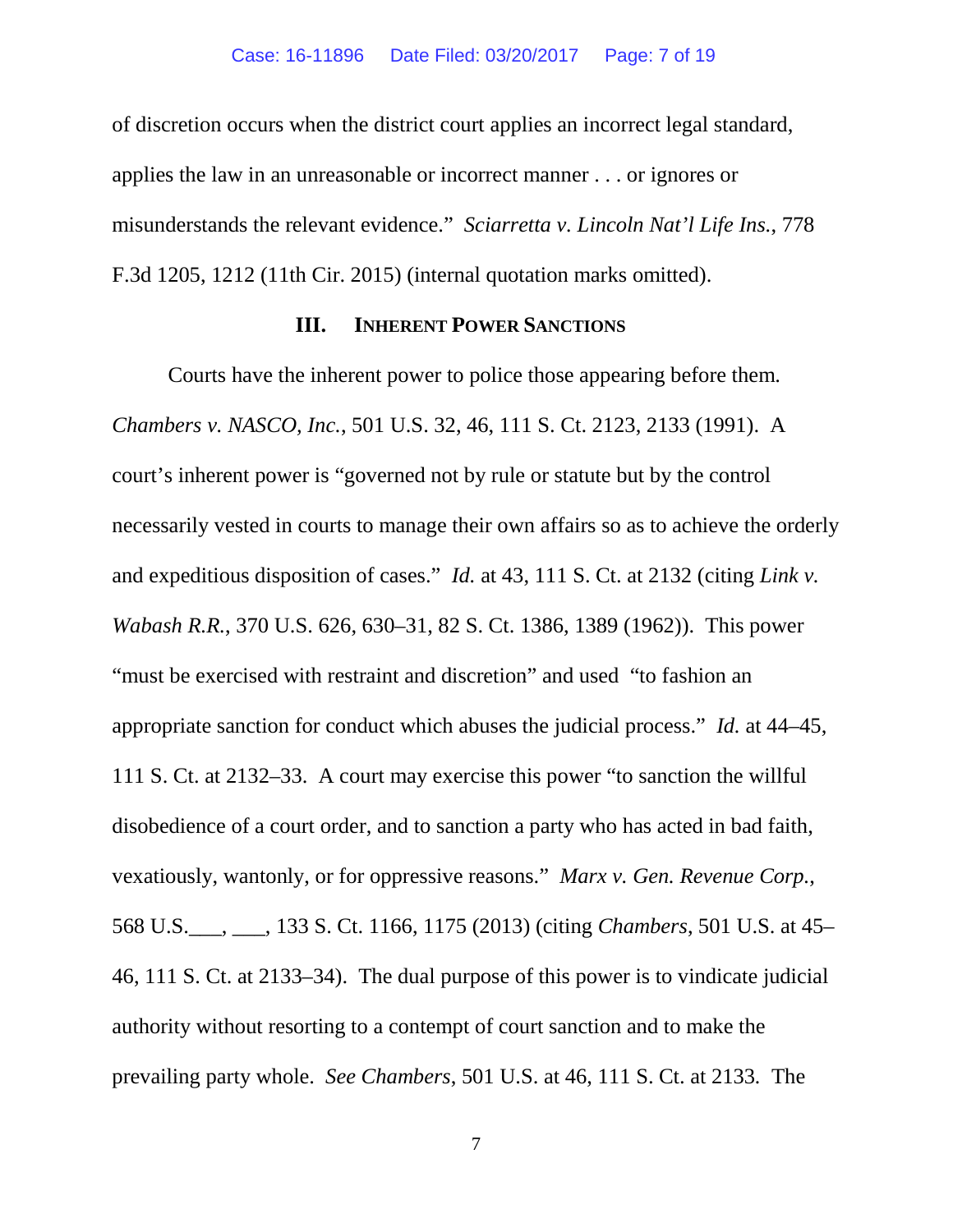key to unlocking a court's inherent power is a finding of bad faith. *See Sciaretta*, 778 F.3d at 1212.

The district court found that B&F acted in bad faith when it failed to investigate adequately Purchasing Power's citizenship before it represented to Bluestem and the court that diversity jurisdiction existed. We hold that this was an abuse of discretion because the district court applied an incorrect standard for inherent power sanctions and ignored or misunderstood relevant evidence. While the specific reasons justifying reversal are examined below, the general reason we reach this conclusion is that B&F's conduct did not amount to conduct that "abuse[d] the judicial process." *See Chambers*, 501 U.S. at 45, 111 S. Ct. at 2133.

#### **A. Incorrect Standard**

In laying out the standard for inherent power sanctions the district court stated that: "The issue here, thus, is whether [B&F's] specious inquiry into [Purchasing Power]'s jurisdiction and their jurisdictional misrepresentations were reckless." Also, the district court relied on cases discussing sanctions under 28 U.S.C. § 1927 and Rule 11 to state that inherent power sanctions are governed by an objective standard. That is an incorrect recitation of the standard for inherent power sanctions. The standard is a subjective standard with a narrow exception for conduct tantamount to bad faith. Furthermore, recklessness alone does not constitute conduct tantamount to bad faith.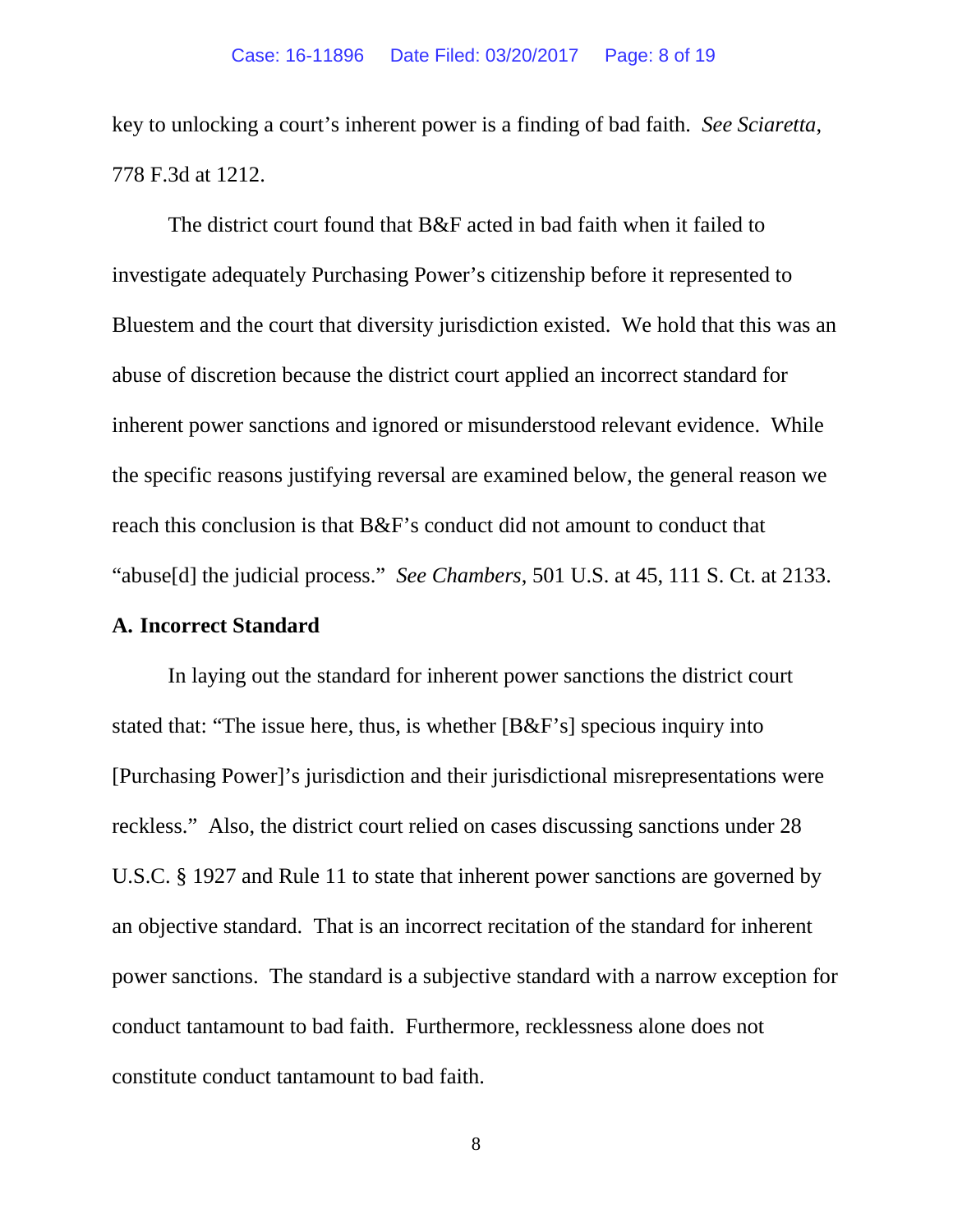As a starting point, the inherent-powers standard is a subjective bad-faith standard.<sup>[4](#page-8-0)</sup> The Supreme Court recently summarized the scope of a court's inherent powers, stating: "[A] court has [the] inherent power to award attorney's fees to a party whose litigation efforts directly benefit others, to sanction the willful disobedience of a court order, and to sanction a party who has acted in bad faith, vexatiously, wantonly, or for oppressive reasons." *Marx*, 568 U.S. at \_\_\_, 133 S. Ct. at 1175 (citing *Chambers*, 501 U.S. at 45–46, 111 S. Ct. at 2133–34). Our circuit has linked inherent power sanctions with subjective bad faith—"there is nothing preventing a federal court from exercising its inherent power to sanction an attorney, a party, or a law firm for their subjective bad faith." *In re Mroz*, 65 F.3d 1567, 1576 (11th Cir. 1995). And in *Barne*s, we stated that "[a] finding of bad faith is warranted where an attorney . . . argues a meritorious claim for the purpose of harassing an opponent." *Barnes v. Dalton*, 158 F.3d 1212, 1214 (11th

<span id="page-8-0"></span><sup>&</sup>lt;sup>4</sup> We are not saying that Rule 11 or  $\S$  1927 are governed by a subjective bad-faith standard. Rule 11 and § 1927 are governed by their own statutory scheme. The district court reached the conclusion that its inherent powers could rectify reckless conduct because the court blurred the lines between the inherent power standard and the standard used for Rule 11 and § 1927 sanctions. While these powers can be used to punish the same areas of conduct, they are not governed by the same standard. Neither Rule 11 nor § 1927 requires a finding of bad faith. *See Chambers*, 501 U.S. at 47, 111 S. Ct. at 2134 ("Rule 11, for example, imposes an objective standard of reasonable inquiry which does not mandate a finding of bad faith."); *Roadway Exp., Inc. v. Piper*, 447 U.S. 752, 767, 100 S. Ct. 2455, 2465 (1980) (upholding a sanction under § 1927 and stating that "the trial court did not make a specific finding as to whether counsel's conduct in this case constituted or was tantamount to bad faith, a finding that would have to precede any sanction under the court's inherent powers"). In contrast, the key to unlocking the inherent powers is a finding of bad faith (which includes other descriptors from the Supreme Court—i.e., vexatiously, wantonly, and for oppressive reasons). *See Sciaretta*, 778 F.3d at 1212. District courts should hesitate when using Rule 11 or § 1927 cases to justify the use of their inherent powers.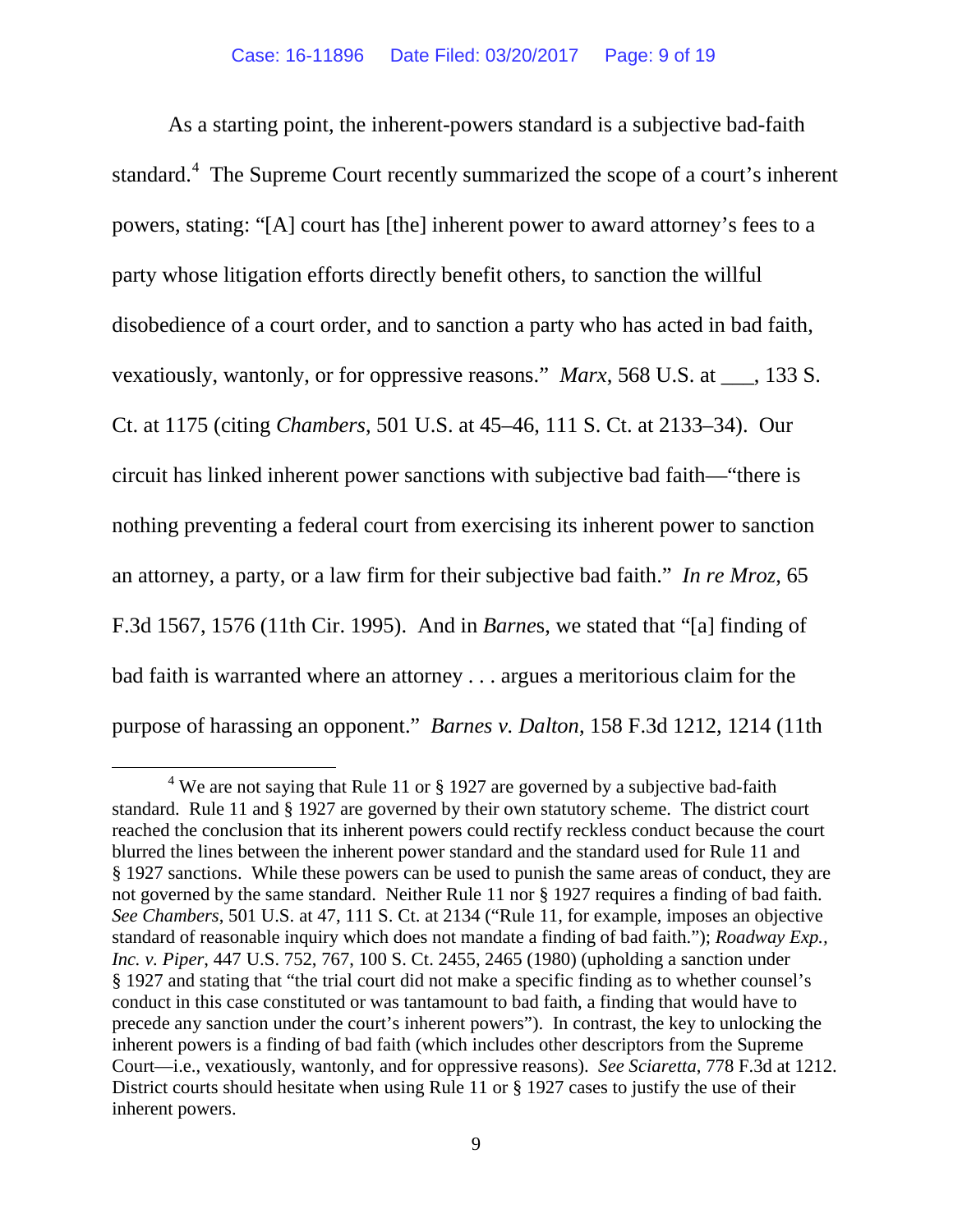Cir. 1998) (internal quotation marks omitted). If inherent-powers sanctions were governed by a purely objective standard, we would never sanction an attorney for a meritorious claim. A meritorious claim would always be objectively reasonable. We can only sanction attorneys for meritorious claims by discerning their subjective intent. More recently, the requirement for subjective bad faith was reinforced in *Sciaretta* when we quoted with approval the Second Circuit's statement that inherent powers sanctions require subjective bad faith. *See Sciarretta*, 778 F.3d at 1212 (citing *Muhammad v. Walmart Stores E., L.P.*, 732 F.3d 104, 108 (2d Cir. 2013) ("[S]ua sponte sanctions . . . should issue only upon a finding of subjective bad faith.")).

The Supreme Court has confirmed by implication that a court's inherent power is governed by a subjective standard. Dissenting in *Chambers*—a case outlining a court's inherent power—Justice Kennedy raised the concern that the Court's holding would open the floodgates for more sanctions because of the lack of guidance on what constituted bad faith. *Chambers*, 501 U.S. at 68, 111 S. Ct at 2145 (Kennedy, J., dissenting) ("[T]he Court's bad-faith standard, at least without adequate definition, thwarts the first requirement of due process, namely, that all are entitled to be informed as to what the State commands or forbids." (internal quotation marks omitted)).The majority responded in footnote 11, stating that "Rule 11 was amended in 1983 precisely because the subjective bad-faith standard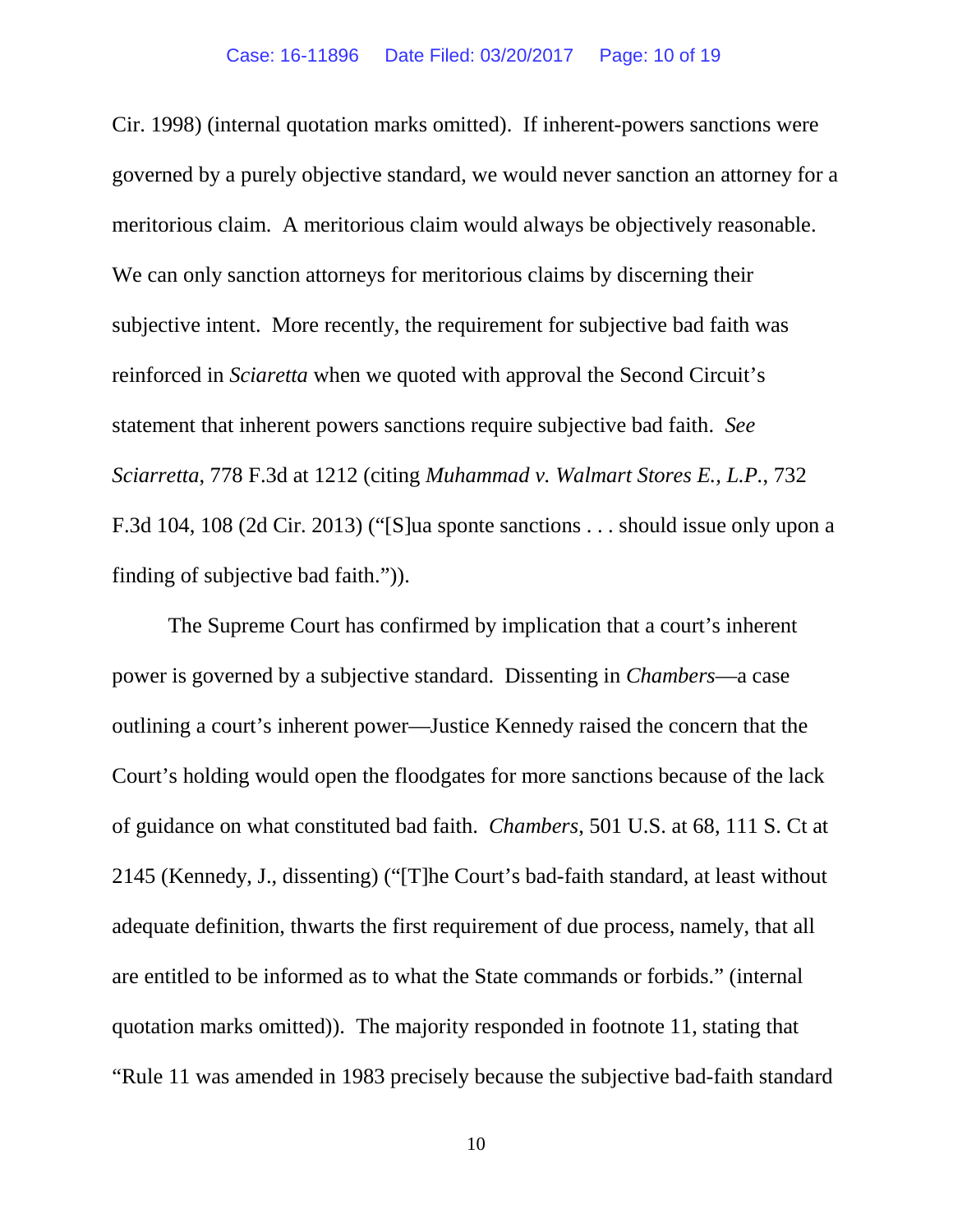was difficult to establish and courts were therefore reluctant to invoke it as a means of imposing sanctions." *Chambers*, 501 U.S. at 47 n.11, 111 S. Ct. at 2134 n.11. As such, "there is little risk that courts will invoke their inherent power to chill the advocacy of litigants attempting to vindicate all other important federal rights." *Id.*  (internal quotation marks omitted). In other words, Justice Kennedy's fears were unfounded because the subjective nature of the inherent powers standard restricts a court's ability to impose sanctions.

However, in the absence of direct evidence of subjective bad faith, this standard can be met if an attorney's conduct is so egregious that it could only be committed in bad faith. *See Roadway Exp.*, 447 U.S. at 767, 100 S. Ct. at 2465 (stating that inherent powers require a finding that "counsel's conduct . . . constituted or was **tantamount to bad faith**" (emphasis added)). This is not the same as simple recklessness, which can be a starting point but requires something more to constitute bad faith. *See Barnes*, 158 F.3d at 1214 (holding that recklessness can constitute bad faith if the recklessness is "particularly egregious" or if a party raises an argument that is "reckless [and] frivolous"). The district court's standard required a showing of only recklessness and nothing more. That is the incorrect standard.

The idea of recklessness sufficing to unlock a court's inherent powers comes from *Barnes*, which stated, "[a] finding of bad faith is warranted where an attorney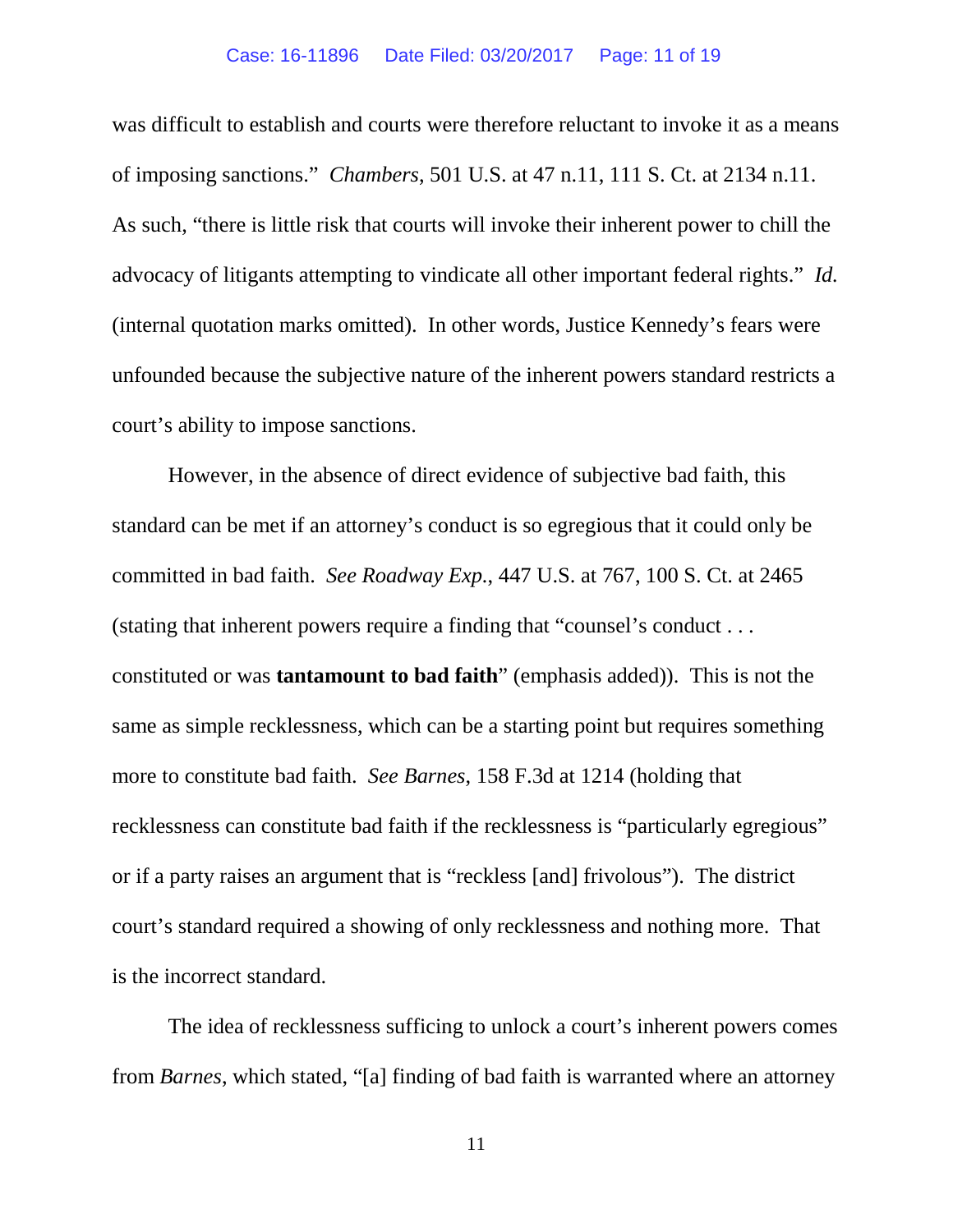knowingly or **recklessly** raises a frivolous argument, or argues a meritorious claim for the purpose of harassing an opponent." *Id.* (internal quotation marks omitted) (emphasis added). The key to understanding the *Barnes* quote is that it is not saying recklessness suffices; it is saying recklessness plus a frivolous argument suffice. That *Barnes* quote originates from a Ninth Circuit opinion, stating:

> For sanctions to apply, if a filing is submitted recklessly, it must be frivolous, while if it is not frivolous, it must be intended to harass. Thus, while it is true that reckless filings may be sanctioned, and nonfrivolous filings may also be sanctioned, reckless nonfrivolous filings, without more, may not be sanctioned.

*In re Keegan Mgmt. Co., Sec. Litig.*, 78 F.3d 431, 436 (9th Cir. 1996).

Recklessness alone does not satisfy the inherent powers standard; there must be more.

If a district court is unsure whether to sanction a party under its inherent powers, it should look to the guidance of the Supreme Court in *Chambers*.The purpose of the inherent power is both to vindicate judicial authority without resorting to contempt of court sanctions and to make the non-violating party whole. *See Chambers*, 501 U.S. at 45–46, 111 S. Ct. at 2133. The inherent power must be exercised with restraint and discretion. This power is not a remedy for protracted litigation; it is for rectifying disobedience, regardless of whether such disobedience interfered with the conduct of the trial. *See id.* at 44, 111 S. Ct. at 2132. Courts considering whether to impose sanctions under their inherent power should look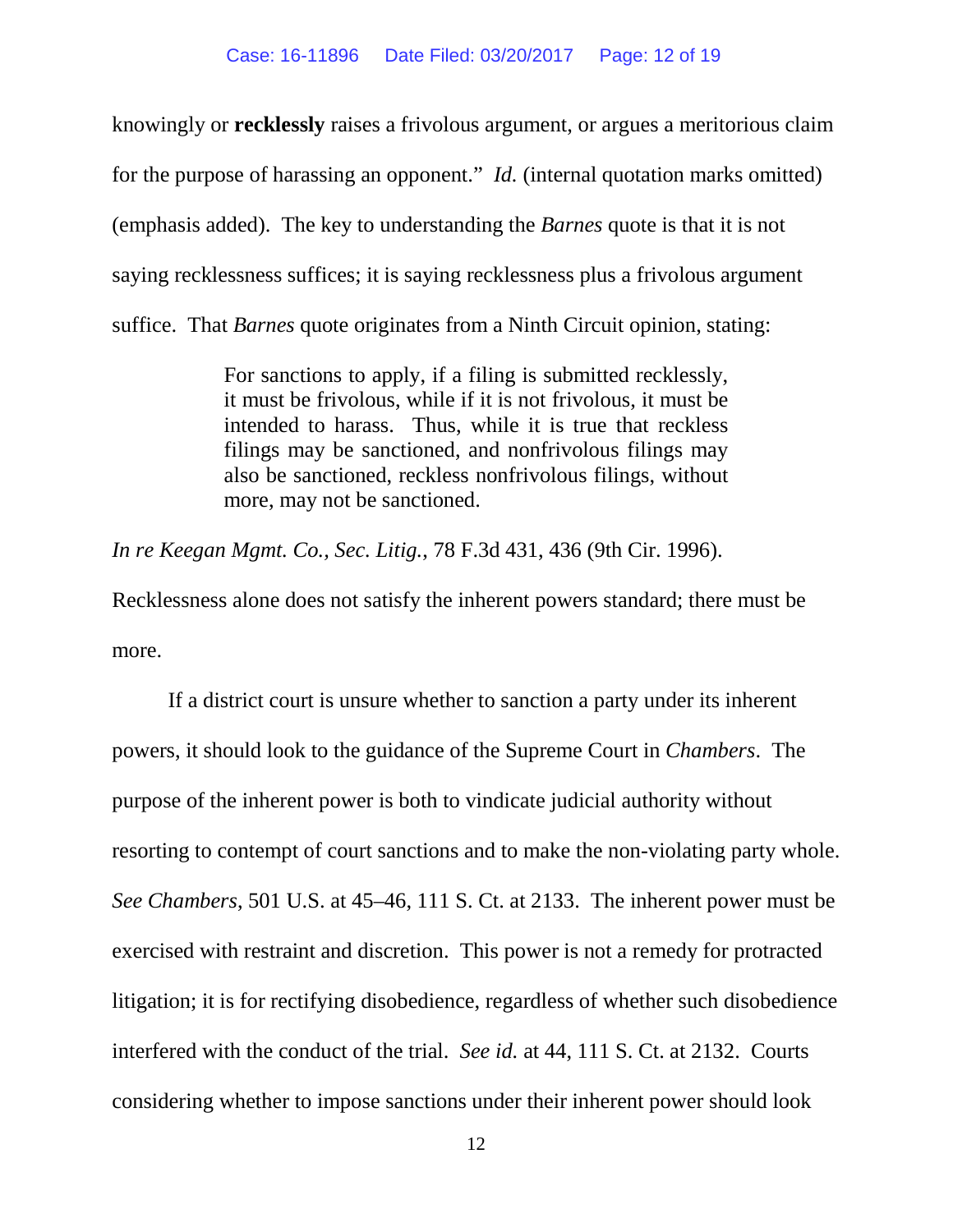for disobedience and be guided by the purpose of vindicating judicial authority. None of these concerns are present here.

## **B. Consideration of Relevant Evidence**

In assessing whether a party should be sanctioned, a court examines the wrongdoing in the context of the case, including the culpability of other parties. *See id.* at 50, 111 S. Ct. at 2136 (reviewing sanctions "in the circumstances of this case"). The district court failed to afford due consideration to evidence relevant to this inquiry, specifically: (1) Bluestem's removal burden, (2) Bluestem's submissions to the court, and (3) B&F's efforts to identify Purchasing Power's citizenship.

## **1.** *Removal Burden*

"A party removing a case to federal court based on diversity of citizenship bears the burden of establishing the citizenship of the parties." *Rolling Greens MHP, L.P. v. Comcast SCH Holdings L.L.C.*, 374 F.3d 1020, 1022 (11th Cir. 2004) (per curiam); *see also Scimone v. Carnival Corp*., 720 F.3d 876, 882 (11th Cir. 2013) ("[T]he burden of establishing removal jurisdiction rests with the defendant seeking removal.")*.* Although Bluestem carried the burden of establishing diversity jurisdiction at all times, the district court excused Bluestem's failure because Purchasing Power objected during discovery to a request aimed at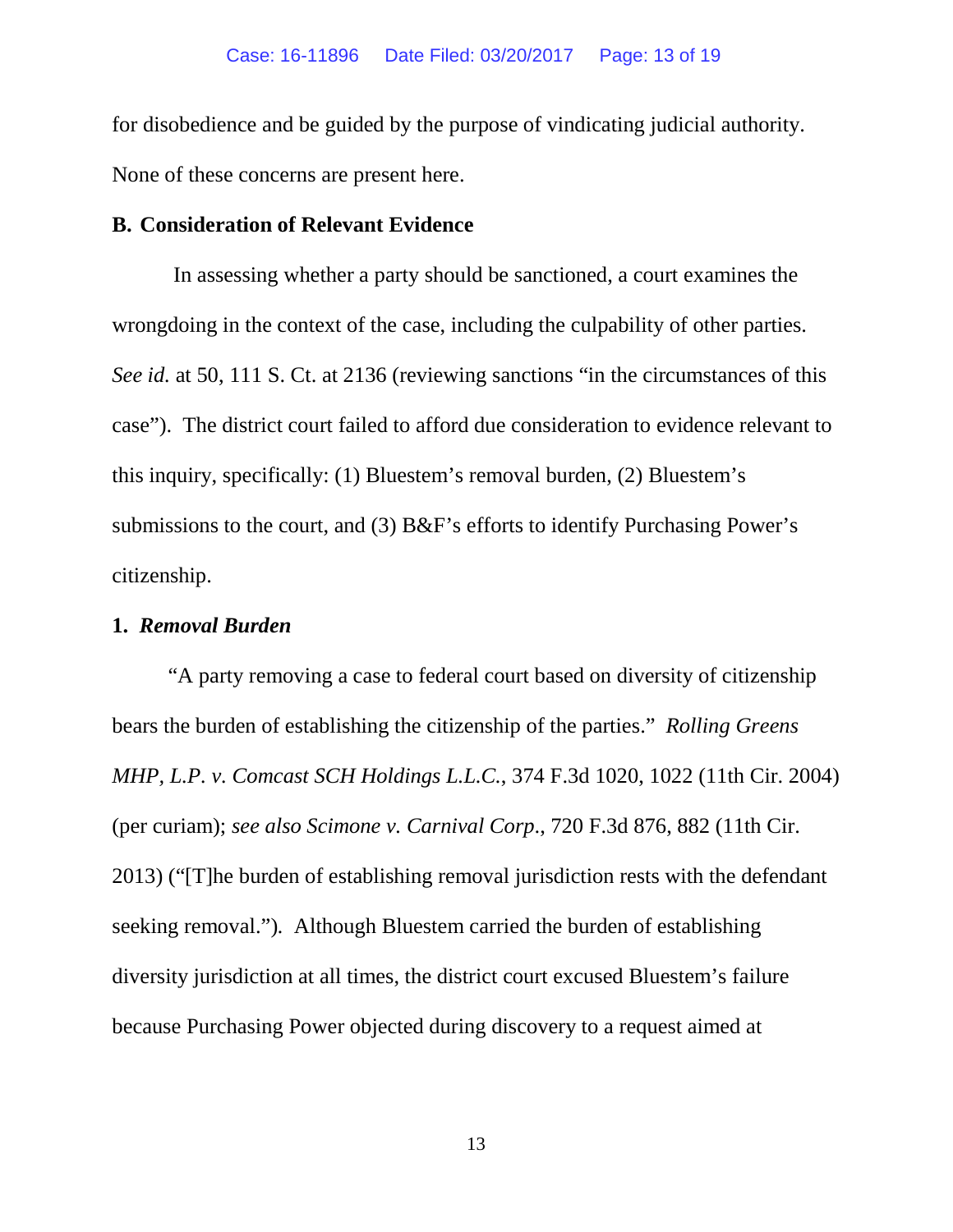establishing jurisdiction.<sup>[5](#page-13-0)</sup> An objection does not relieve Bluestem of its duty to establish diversity jurisdiction. Bluestem had a responsibility to raise the issue of Purchasing Power's objection with the court. Failure to bring the issue to the district court was a failure of its duty as the removing party. Purchasing Power's actions do not excuse this failure.

#### **2.** *Submissions to the Court*

The district court did not account for problematic submissions to the court from Bluestem. In the submissions, Bluestem represented that jurisdiction existed and set forth questionable assertions.

Bluestem stated in its removal petition that "Purchasing Power, a Georgia limited liability company, has no members that are citizens of either Minnesota or Delaware. (See Exhibit B)." Exhibit B is the email from Letzer that stated, "[W]e are informed by our client that none of the members of the LLC are resident citizens of either the states of Minnesota or Delaware." Bluestem stated as fact what B&F relayed **only** as knowledge. Although this misrepresentation might initially seem trivial, it obscured what would have been a red flag. To begin with, Bluestem did not need to state in its removal petition the citizenship of Purchasing

<span id="page-13-0"></span> $5 B&F$ 's objection was that Bluestem already had the necessary jurisdictional information and anything more was not relevant or not in Purchasing Power's control. The court stated that when "[the B&F attorney] offered this objection she knew full well that [Bluestem] was considering removal." B&F objected to the request on September 4, 2012. The case was removed on January 25, 2012. Bluestem was not considering removal; it had already removed the case.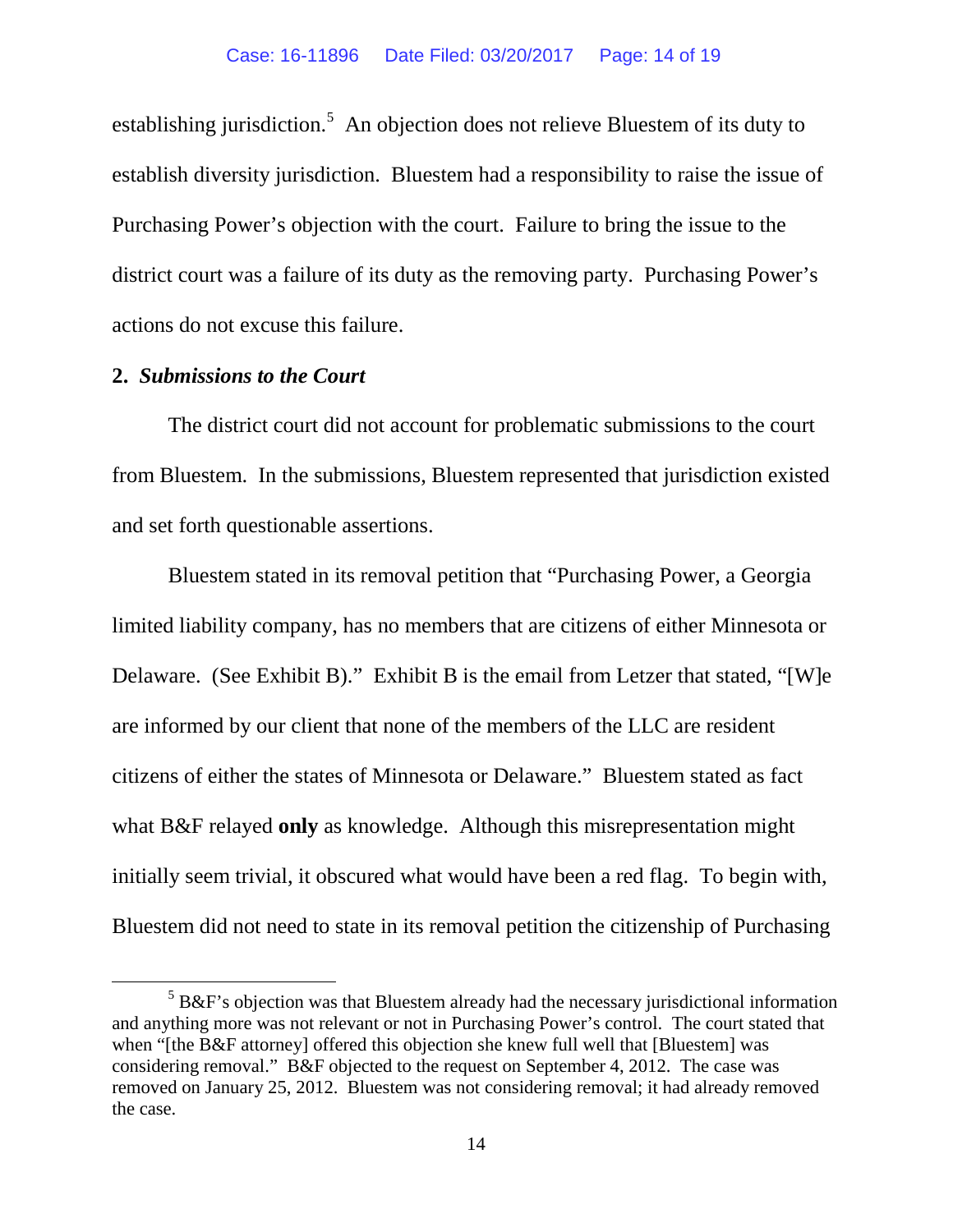Power. *See Corp. Mgmt. Advisors, Inc. v. Artjen Complexus, Inc.*, 561 F.3d 1294, 1297 (11th Cir. 2009) ("If a party fails to specifically allege citizenship in their notice of removal, the district court should allow that party to cure the omission, as authorized by § 1653." (internal quotation marks omitted)). If Bluestem had stated in its removal petition what knowledge it actually had—Purchasing Power **believes** none of its members are citizens of Minnesota or Delaware—instead of what it stated—Purchasing Power **has** no members that are citizens of Minnesota or Delaware—there is a greater chance that the district court would have been alerted to the fatal jurisdictional issue earlier. Instead, by stating as fact what was only Purchasing Power's belief, Bluestem shielded a potential issue that would have thwarted its removal efforts.

Furthermore, the Joint Preliminary Report and Discovery Plan form asked if there were any issues with jurisdiction, and neither party raised concerns about subject matter jurisdiction. Bluestem knew it was required to list all of the LLC members<sup>[6](#page-14-0)</sup> and knew it had not done this. Despite knowing these diversity jurisdiction deficiencies, Bluestem did not raise the issue when explicitly asked on the form.

<span id="page-14-0"></span> $6$  The district court imputed to B&F the knowledge of Eleventh Circuit citizenship requirements for LLCs. *See Rolling Greens*, 374 F.3d at 1022 (11th Cir. 2004) ("To sufficiently allege the citizenships of these unincorporated business entities, a party must list the citizenships of all the members of the limited liability company."). It is only fair to impute the same knowledge to Bluestem.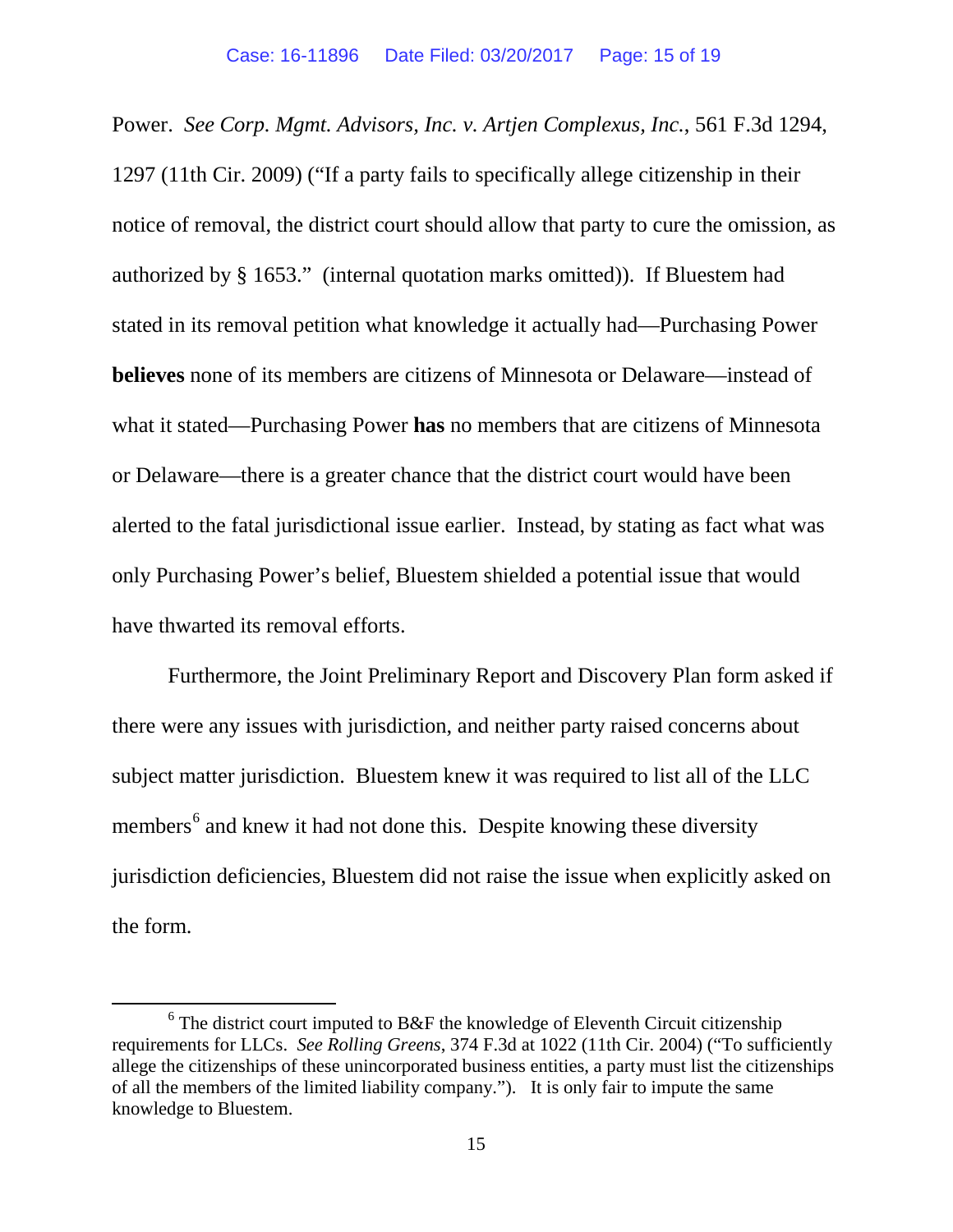One of B&F's representations the district court took issue with was at the end of paragraph 3 of the amended complaint, which stated: "This Court has subject matter jurisdiction over the claims at issue in this action." This sentence was appended to a section that discussed personal jurisdiction. Bluestem replied in its answer that "Bluestem denies the allegations contained in paragraph 3 of the Amended Complaint." Paragraph 3 discussed both personal jurisdiction and subject matter jurisdiction. There are two possible ways to read Bluestem's denial of paragraph 3. One interpretation is that Bluestem thought that there was an issue with subject matter jurisdiction but conspicuously kept quiet to avoid destroying diversity, a sanctionable offense in its own right. But the more likely interpretation is that Bluestem was denying the allegations regarding personal jurisdiction and admitting that there was subject matter jurisdiction. Bluestem was either more culpable than or as culpable as B&F for creating the impression that subject matter jurisdiction existed.

#### **3.** *B&F's Investigation*

The district court stated that "[t]here is no evidence that [B&F] investigated [Purchasing Power]'s citizenship." It is unclear whether the district court meant that B&F never investigated or did not investigate before Letzer's email to Kahnke. However, the district court's statement is incorrect even if we assume the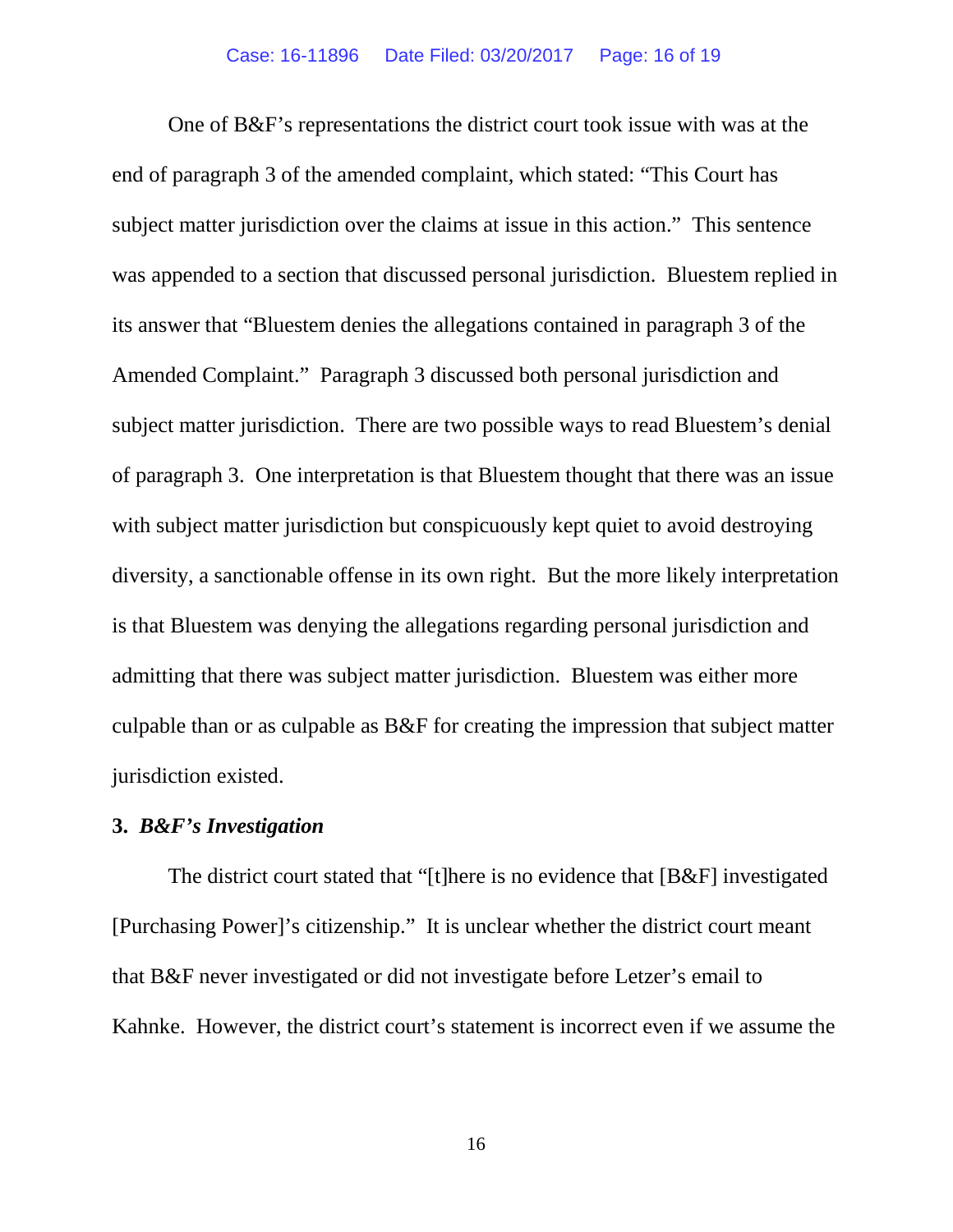court was referring to B&F's actions before Letzer's email. Here is the extent of

B&F's investigation prior to Letzer's email:

- On November 29, 2011, B&F attorneys met with Purchasing Power Officers—Richard Carrano, who is the CEO/President/Corporate Secretary, and Chadwick Delp, who is the CFO—who informed the attorneys that (1) Purchasing Power's sole member was Holdings; (2) Holdings' members included a number of individuals whom Carrano and Delp believed to be residents of Georgia and three LLCs—Rockbridge (an LLC of Michigan); Falcon (an LLC of Massachusetts); and Stephens (an LLC of Arkansas); and (3) the LLC members were individuals who resided in Michigan, Massachusetts, and Arkansas. One of the officers, Delp, formerly worked at Stephens-Purchasing and was able to speak about the citizenship of the members with confidence.
- On January 6, 2012, B&F attorney Letzer emailed Carrano asking him for the citizenship information that Bluestem requested.
- Around January 6, 2012, Letzer called Carrano to discuss Bluestem's request for information about Purchasing Power's ownership. Carrano reiterated the information from the November 29 meeting. Letzer requested the residencies of all of the individual members and the members of the LLCs. Carrano stated that he did not have most of that information. He told Letzer that he would get back to Letzer.
- On January 19, 2012, Letzer emailed Carrano again, seeking the information.
- Around January 19, 2012, Letzer called Delp, who stated that Holdings' members included a number of individuals who resided in Georgia and three investment LLCs—Purchasing Power Investors LLC (with members residing in Michigan); FSP III Kendrick Purchasing Power Holdings LLC (with members residing in Massachusetts); and Stephens (with members residing in Arkansas).
- On January 20, 2012, Letzer received an email from Carrano containing a chart listing each member of Holdings and their states of residence. Carrano created this chart from information he obtained by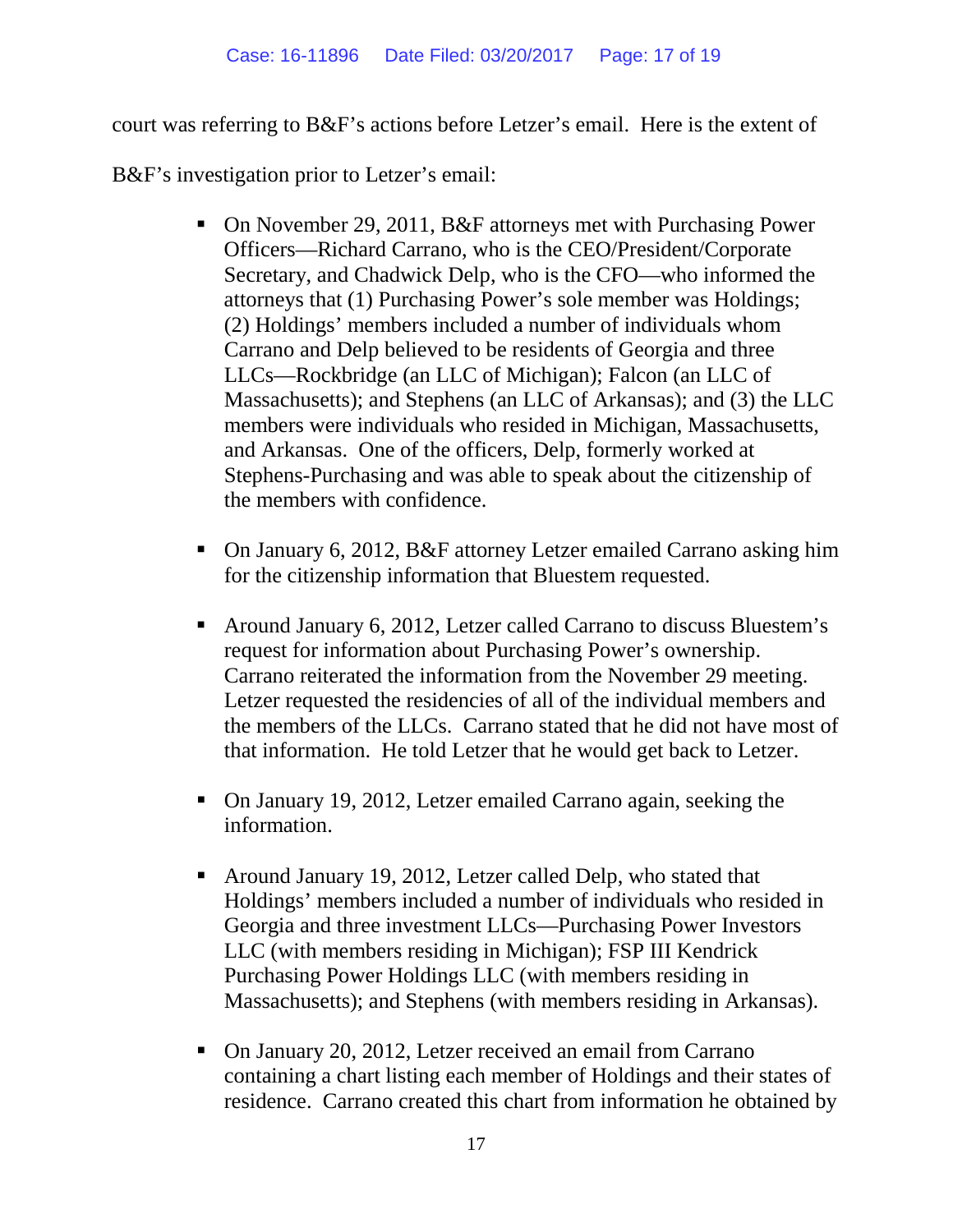reviewing the notice provisions in the Unit Purchase & Recapitalization Agreement (UPRA).<sup>[7](#page-17-0)</sup>

 On January 20, 2012, Letzer emailed Bluestem's counsel to inform the counsel that, based on the representations of Purchasing Power, no member was a citizen of Delaware or Minnesota.

This investigation might be lacking, but an investigation nevertheless occurred.

## **IV. CONCLUSION**

We reverse the district court's imposition of sanctions. While the requirements of diversity jurisdiction in this scenario are complicated, they are the law. No party in this case acted with bad intentions, but the result was a colossal waste of time and effort. We trust that the damage done to the parties' credibility, finances, and time is enough of a sanction to curb their conduct and to serve as a warning to future diversity jurisdiction litigants. In the end, when the parties do not do their part, the burden falls on the courts to make sure parties satisfy the requirements of diversity jurisdiction. We must be vigilant in forcing parties to meet the unfortunate demands of diversity jurisdiction in the 21st century. *See Arbaugh v. Y&H Corp.*, 546 U.S. 500, 514, 126 S. Ct. 1235, 1244 (2006) ("[C]ourts, including this Court, have an independent obligation to determine whether subject-matter jurisdiction exists, even in the absence of a challenge from any party.").

<span id="page-17-0"></span> $<sup>7</sup>$  The UPRA is one of the documents involved in the transaction that created Purchasing</sup> Power's ownership structure.